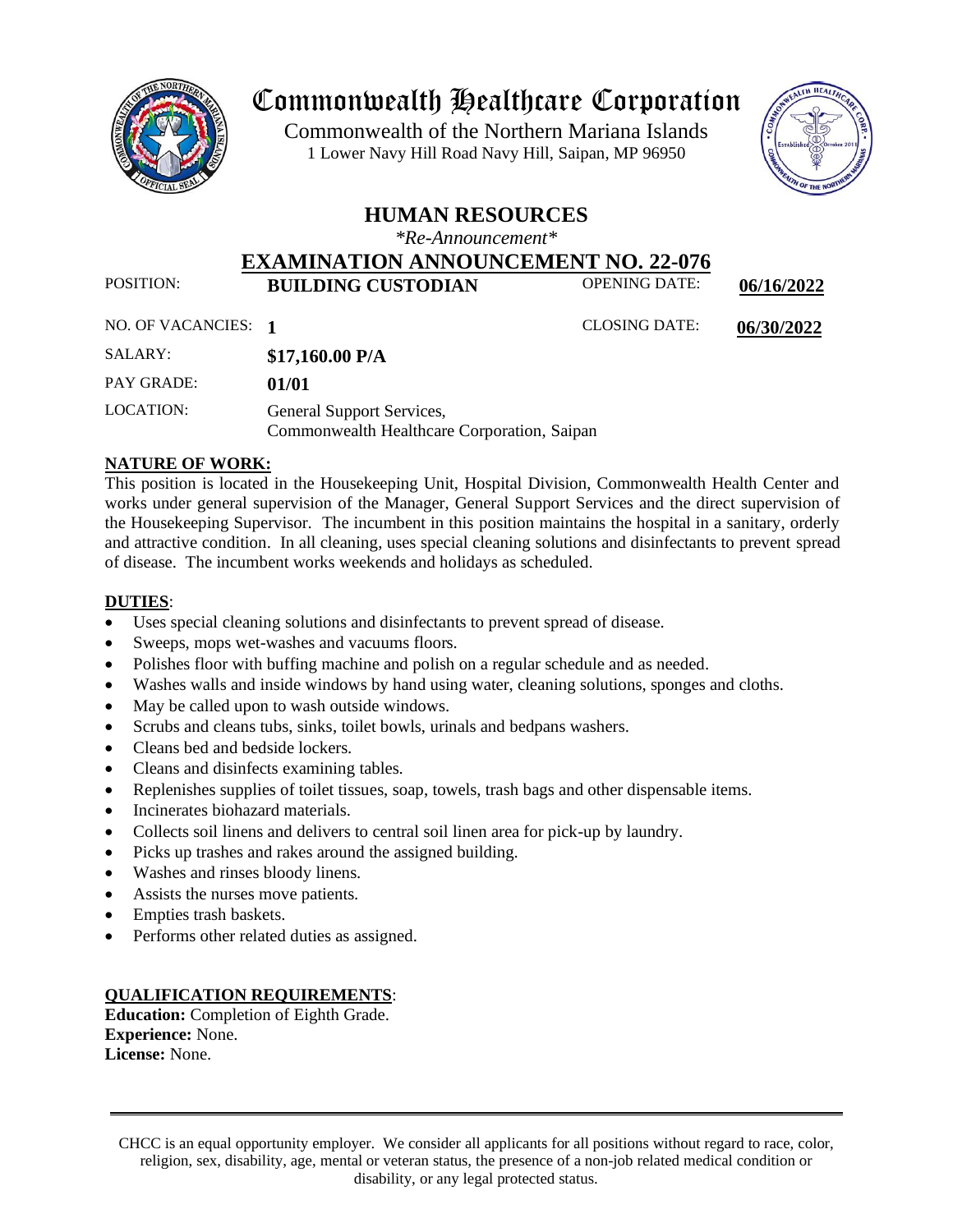#### **KNOWLEDGE:**

- Customer and Personal Service Knowledge of principles and processes for providing customer and personal services. This includes customer needs assessment, meeting quality standards for services, and evaluation of customer satisfaction.
- English Language Knowledge of the structure and content of the English language including the meaning and spelling of words, rules of composition, and grammar.

#### **SKILL:**

• Active Listening — Giving full attention to what other people are saying, taking time to understand the points being made, asking questions as appropriate, and not interrupting at inappropriate times.

#### **ABILITY:**

- Near Vision The ability to see details at close range (within a few feet of the observer).
- Oral Comprehension The ability to listen to and understand information and ideas presented through spoken words and sentences.
- Static Strength The ability to exert maximum muscle force to lift, push, pull, or carry objects.
- Trunk Strength The ability to use your abdominal and lower back muscles to support part of the body repeatedly or continuously over time without "giving out" or fatiguing.
- Extent Flexibility The ability to bend, stretch, twist, or reach with your body, arms, and/or legs.
- Manual Dexterity The ability to quickly move your hand, your hand together with your arm, or your two hands to grasp, manipulate, or assemble objects.

#### **CONDITIONAL REQUIREMENTS:**

Employment is contingent upon successful clearing of pre-employment health screening (Covid-19 vaccine required) and drug screening in accordance with CHCC policy.

#### **OTHERS:**

This position is a Full-Time employment status and requires at least 40 hours per week. This position is **"Covered"**, or is eligible to receive overtime compensation pursuant to the Fair Labor Standards Act (FLSA) of 1938 Federal Law. Regular operating hours of the Commonwealth Healthcare Corporation will be Monday to Friday from 7:30am to 4:30pm, however facility hours are 24 hours / 7 day per week. The **Building Custodian** position will be required to work a fixed work schedule; incumbent can opt to have a Compressed Work Schedule enabling full-time employees to complete basic 80-hour bi-weekly work requirement in less than 10 days. This work schedule however is subject to change with or without notice based on the Employer's business requirement and/or by the demands of the employee's job. This position is paid on a bi-weekly basis (2-week period). CHCC adheres to all applicable deductions such as C.N.M.I. Tax, Federal Tax, Medicare and Social Security.

#### *Note(s):*

- *Three-fourths 20 CFR 655, Subpart E: "Workers will be offered employment for a total number of work hours equal to at least three fourths of the workdays of the total period that begins with the first workday after the arrival of the worker at the place of employment or the advertised contractual first date of need, whichever is later, and ends on the expiration date specified in the work contract or in its extensions, if any."*
- *Employer-Provided Items 655.423(k): Requires Employer provide to the worker, without charge or deposit charge, all tools, supplies and equipment required to perform the duties assigned.*

#### **INTERESTED PERSONS SHOULD SEND THEIR CURRENT APPLICATION FORMS TO:**

Office of Human Resources Commonwealth Healthcare Corporation

CHCC is an equal opportunity employer. We consider all applicants for all positions without regard to race, color, religion, sex, disability, age, mental or veteran status, the presence of a non-job related medical condition or disability, or any legal protected status.